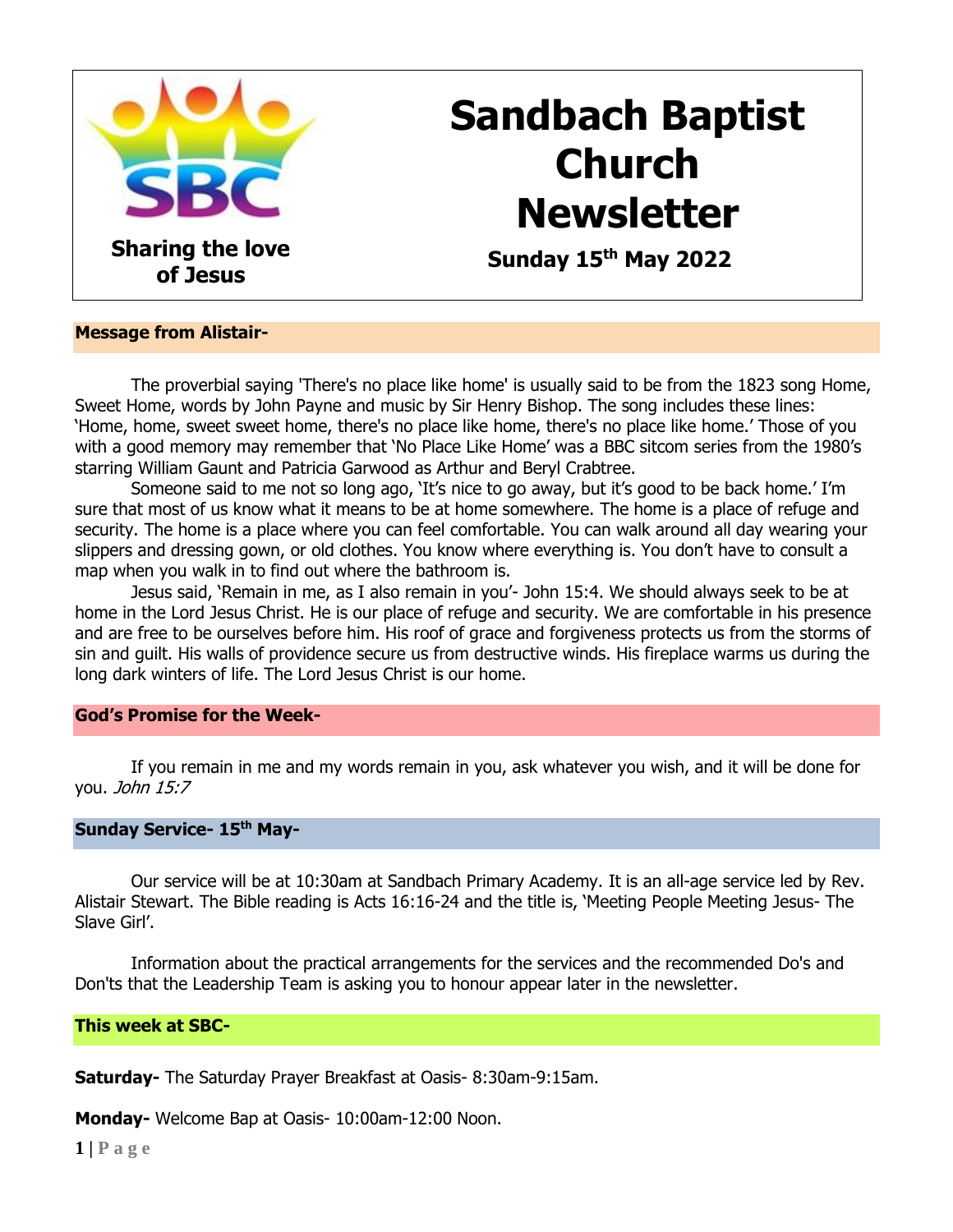**Monday-** Leaders Meeting- 7:30pm by Zoom.

**Tuesday-** Tots and Co at Oasis- 10:00am-12:00 Noon- Sue, Alison and Mark are on the rota.

**Tuesday**- Encounter with God- 7:00pm-8:00pm at Oasis.

**Wednesday-** Ladies Fellowship- 10:30am by Zoom. A study in Paul's first letter to Timothy.

**Wednesday-** Wednesday Evening House Group at Oasis- 7:30pm. Studies in the Psalms.

If you would like to join any one of the midweek groups, please contact Alistair and he will put you in touch with the group leader.

#### **Wisdom for the Week-**

'Outside of Christ, I am only a sinner, but in Christ, I am saved. Outside of Christ, I am empty; in Christ, I am full. Outside of Christ, I am weak; in Christ, I am strong. Outside of Christ, I cannot; in Christ, I am more than able. Outside of Christ, I have been defeated; in Christ, I am already victorious. How meaningful are the words, "in Christ."' Watchman Nee- Chinese church leader and Christian teacher

#### **News of the Church Family-**

Mike King has had a number of tests in recent weeks. These have shown that sadly Mike has lung cancer. The positive news is that it can be treated with radiotherapy, and Mike will have an appointment with the oncologist to discuss the treatment, which will probably take place in Macclesfield. In addition, he has heart failure. He is on today's most up to date medication and, whilst things can't be improved, hopefully they can be stabilized and stopped from deteriorating further. He has another heart appointment on 18<sup>th</sup> May at 9:30am.

Unfortunately, the procedure Ninette Taylor underwent at Wythenshawe Hospital last week didn't work and she was left in considerable pain. Ninette has slowly improved but is staying in Wythenshawe Hospital for the time being and will be receiving more antibiotics. Ninette and Mike continue to appreciate our prayers.

Harold Jinks became unwell at home on Tuesday afternoon and was taken to Leighton Hospital by ambulance. He's receiving treatment on ward 2 at Leighton.

Daphnée Brierley's mum Beatrice is deteriorating quickly, and Daphnée has travelled down to London to see her. Yesterday there seemed to be some improvement, but today she is back to not eating and drinking. She still does not talk and only uses the occasional head shake. The family isn't sure she understands anything. She is very weak and sleeps a lot, and it looks like she may have also had a small stroke. The family is waiting for the doctor to let them know if that is the case. Daphnée thanks everyone for their continued support and prayers at this difficult time.

Gill Bell has received the results of her MRI scan. It looks like the problem is neurological and she will be undergoing further tests in the coming weeks.

Judith McKenna's husband Rob continues to improve following his ongoing treatment at Leighton. Judith is very grateful for all our prayers.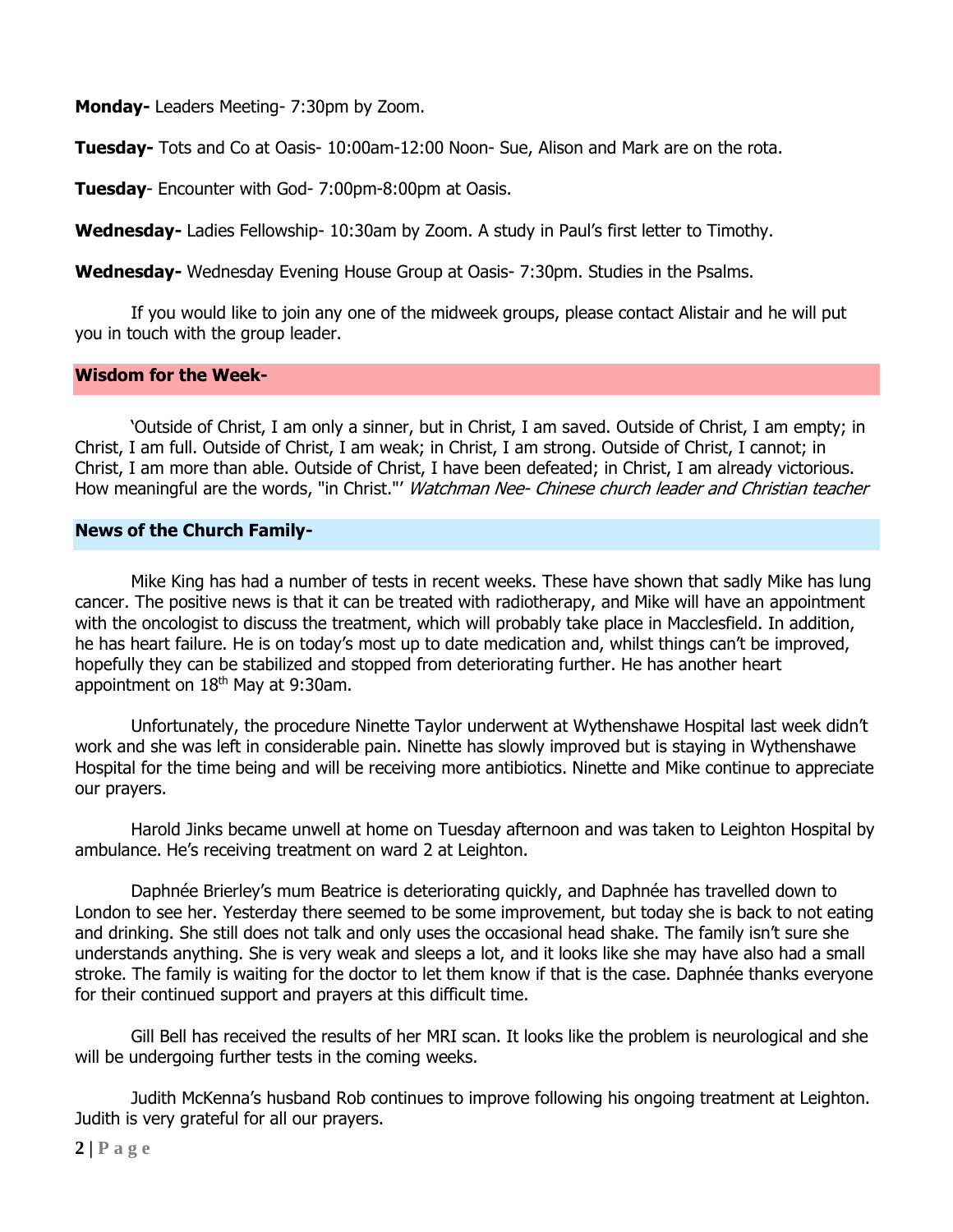Janet Wright's pre-op went OK on Monday. Janet says a big thank you for all your prayers. She now has the date for her operation- Wednesday 18th May at 7:00am.

Mana Llewellyn had her cataract operation on Monday. Although she was a bit sore at first everything went well. Mana really appreciates all our prayers

Please pray for Kay and George Bayliss' newborn great granddaughter Ella and parents Jon and Holly. Ella is having breathing problems, is in an incubator and is being transferred to a children's hospital or unit at a different hospital.

Following God's call on her life, Cathy Deng will be relocating back to London. She believes it's time to move on in order to fulfil her life mission given to her by the Lord. She will be moving to London on 24th May. We do, of course, assure Cathy of our love and prayers for all that the Lord has for her in the future. And we'll really miss her! She has blessed us, encouraged us and indeed challenged us in so many different ways. May God bless you Cathy!

#### **News for the Church Family-**

# **From Susie and Stuart Warburton- Queen's Platinum Jubilee Garden Party-**

You are invited to a 'Let Them Eat Cake! Garden Party' to celebrate this historic event! It's on Sunday  $5<sup>th</sup>$  June 2022- 2:00pm – 5:00pm- in Stu and Susie's garden (please ask them for directions). Cake and refreshments will be served. Games (Hunt the Crown Jewels and others) available but not compulsory. It would be helpful if you could let us know if you will be joining us, so we can ensure there is enough cake!

# **From Mark Thompson- Christian Aid Week 15th – 21st May 2022- Update**

Mark will again be riding his bike every day of Christian Aid Week at 81 Forge Fields, Wheelock, from 2:00pm – 4:00pm. His targets are 308 virtual kilometres with 7,500 metres of ascent, and more importantly- £1,000 for Christian Aid.

Refreshments will be served and Sue will also be offering plants in exchange for a donation. Mark's sponsor form is in the foyer at church. When you see him, you can donate cash, and you may even be able to give by card, or you can go online with this link<https://bit.ly/3LXX5DX> and this QR Code.



#### **And finally….**

A cement mixer collided with a prison van. Motorists are asked to be on the lookout for 16 hardened criminals.

#### **Contacts**

**3 | P a g e** Rev Alistair Stewart (Pastor): 01270 753663 - [home] 07966 202913 - [Church mobile phone]